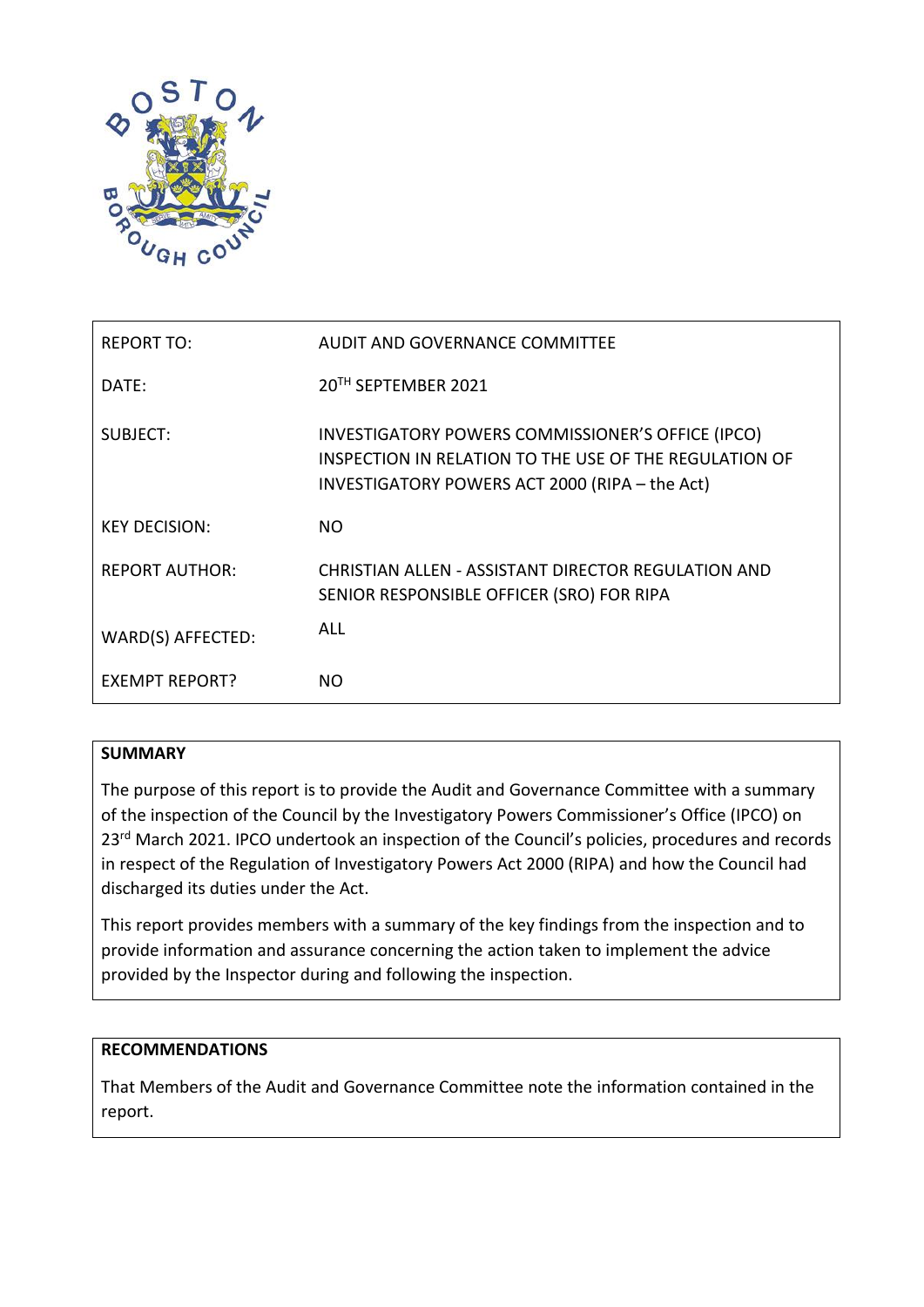## **REASONS FOR RECOMMENDATIONS**

It is a requirement of Home Office Covert Surveillance and Property Interference Code of Practice (August 2018) that the extent of the Councils RIPA activity is reported to Members at least annually. For members awareness of the inspection by IPCO and subsequent recommendations. To demonstrate their ongoing commitment to supporting and assuring compliance with the Act.

## **OTHER OPTIONS CONSIDERED**

Not applicable.

## **REPORT**

### **1.0 INTRODUCTION**

- 1.1 The Regulation of Investigatory Powers Act 2000 (RIPA the Act) governs public authorities' use of directed covert surveillance and use of "covert human intelligence sources" (CHIS).
- 1.2 Councils are from time to time subject to inspection by the Regulator; the Investigatory Powers Commissioner's Office (IPCO), in order to evaluate their compliance with the Act. An Inspection was carried out virtually on 23rd March 2021 by Mr Nicholas Fletcher, Inspector with IPCO with assistance being provided by Officers of the Council.
- 1.3 It is a requirement of Home Office Covert Surveillance and Property Interference Code of Practice (August 2018) that the extent of the Councils RIPA activity is reported to Members at least annually. This report seeks to fulfil our obligations under the Home Office guidance as well demonstrate Members awareness and ongoing support and commitment to securing compliance with the Act.

### **2.0 BACKGROUND**

- 2.1 The Council's current RIPA Policy was approved by members in 2015.
- 2.2 The Council has not authorised any RIPA applications in the last 12 months.
- 2.3 The last audit conducted by IPCO was in 2016.
- 2.4 The Inspection this year was conducted virtually at the request of IPCO. Pre-inspection questions were provided to the Council in advance of the inspection and Officers gathered and prepared an evidence package in response to each of the questions posed and presented this to the Inspector at the inspection.
- 2.5 The Inspector was made aware of our strategic alliance with East Lindsey District Council and of our intention to review the current RIPA policy and prepare a single 'joint alliance' RIPA policy document. The intention being to maximise the training and experience that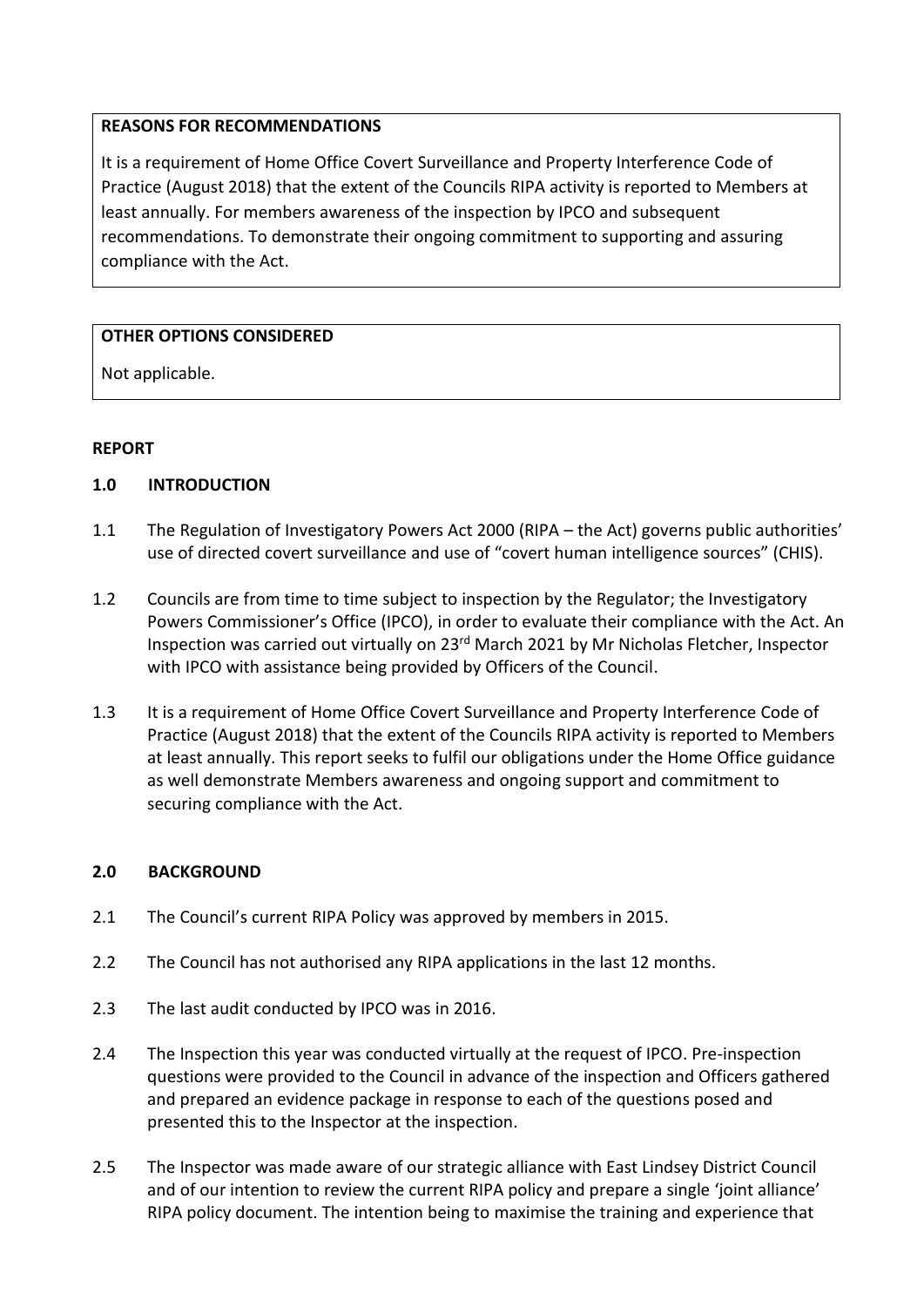Officers have across both Councils and to provide a single point of policy reference when any regulated activity was undertaken.

# **3.0 SUBJECT INFORMATION AND ISSUES/FACTS AND FIGURES**

- 3.1 Information provided by the Council to the Inspector demonstrated a level of compliance which satisfied the Inspector and removed the Council from the obligation to host a physical inspection of records.
- 3.2 Below is a summary of the key findings of the Inspector:
	- The one recommendation from the previous inspection in January 2016 is discharged.
	- No directed surveillance or CHIS authorisations have been granted since the last inspection.
	- Authorisation and oversight structures that were in place prior to the alliance are now being brought together.
	- The RIPA Policy is being reviewed and will become a joint single policy document across the alliance. The Joint RIPA Policy is due to be presented to the Cabinet for approval on 8<sup>th</sup> September 2021.
	- Refresher training was recommended for all key officers identified in the new draft policy. An alliance training plan has been approved by the Leadership Team with the requisite resources to deliver RIPA refresher training to all identified staff by end of 21/22.
	- Policy and communication to staff concerning legitimate access to personal information through social media platforms and internet will be refreshed in the policy review and through RIPA training. Assurances were provided and accepted at the inspection that there had been no unlawful access to such data to date.
	- Reporting of RIPA activity to Elected Members at least annually was confirmed as a requirement under Home Office Guidance. This report serves that purpose, deferred until after the IPCO Inspection, to enable the outcomes to be shared with members herewith.
	- CCTV systems operated under alliance arrangements adhere to the Surveillance Camera Commissioner's Code of Practice.
	- Data assurance was discussed with retention and destruction arrangements deemed compliant with Home Office guidance.
	- The Inspector made himself available to the relevant Officers should they have any questions going forward
- 3.3 The virtual Inspection was completed to the satisfaction of the Inspector who confirmed that 'the information provided has demonstrated a level of compliance that removes, for the present, the requirement for a physical inspection'.
- 3.4 The Council will be contacted again by IPCO when the next inspection is due.

## **4.0 SUPPLEMENTARY FACTS**

4.1 None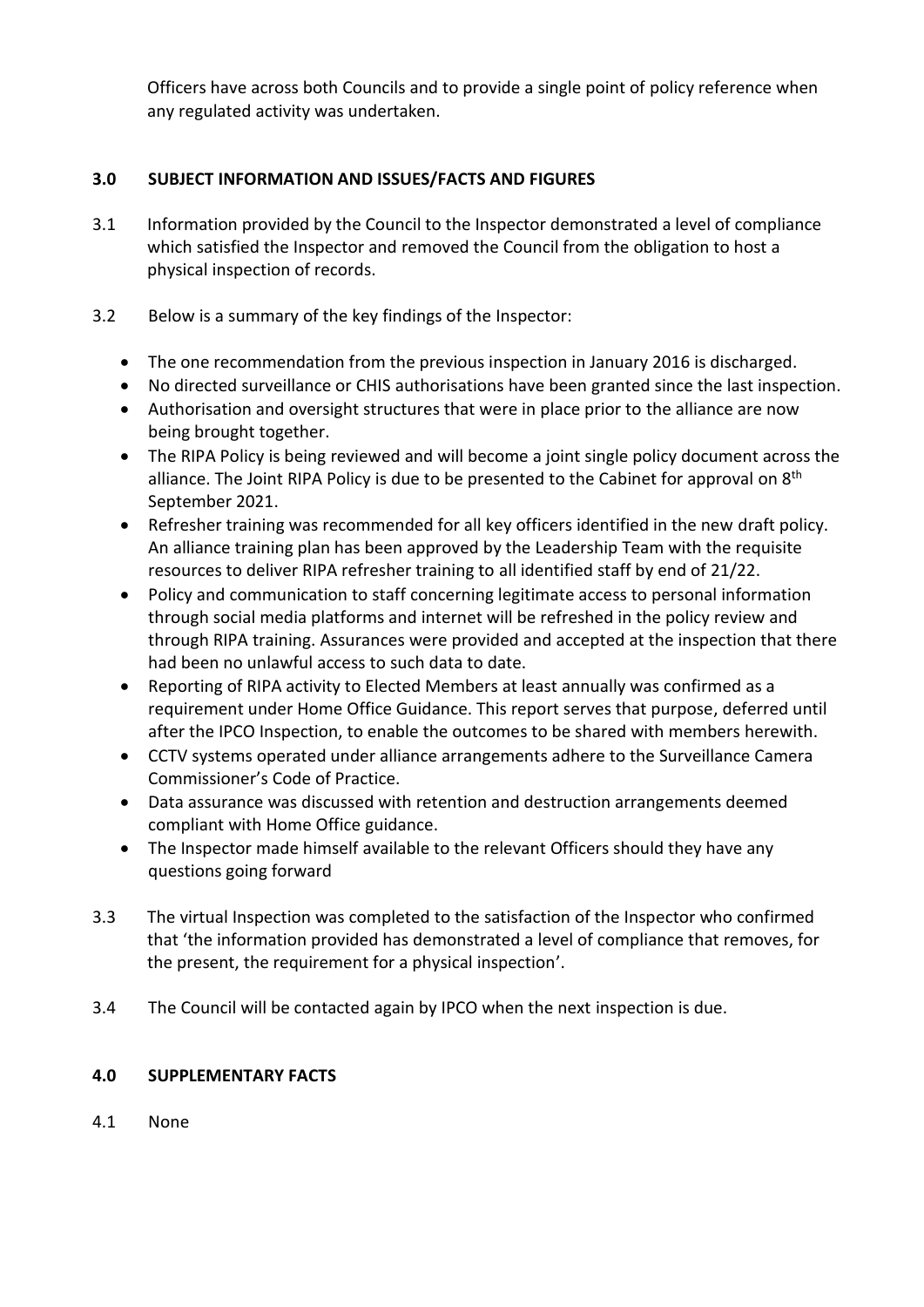## **5.0 COUNCILLOR COMMENTS**

5.1 Not applicable

## **6.0 DISCUSSION / CONSIDERATION – ISSUES / CONCLUSION**

6.1 Members are asked to note the report and corrective actions Officers have put in place to address the Inspectors advice following his inspection.

#### **FINANCIAL IMPLICATIONS**

None

### **LEGAL IMPLICATIONS**

Non-compliance with the legislation associated with covert surveillance and covered by the Act leaves the Authority open to reputational challenge and formal claims for compensation from individuals or corporate bodies should it be found that appropriate guidelines and procedures have not been followed and/or Human Rights compromised. Adherence to Policy and working arrangements significantly mitigates against legal risks.

### **RISK IMPLICATIONS**

It is a requirement of Home Office Covert Surveillance and Property Interference Code of Practice (August 2018) that the extent of the Councils RIPA activity is reported to Members at least annually.

The Council will be exposed to legal and reputational risk were it NOT to implement the recommendations set out by the Inspector following his inspection. Officers can confirm that all the recommendations from the IPCO inspection are being implemented as set out in this report.

## **CLIMATE CHANGE AND ENVIRONMENTAL IMPLICATIONS**

None

### **EQUALITY AND SAFEGUARDING IMPLICATIONS**

None

### **OTHER IMPLICATIONS**